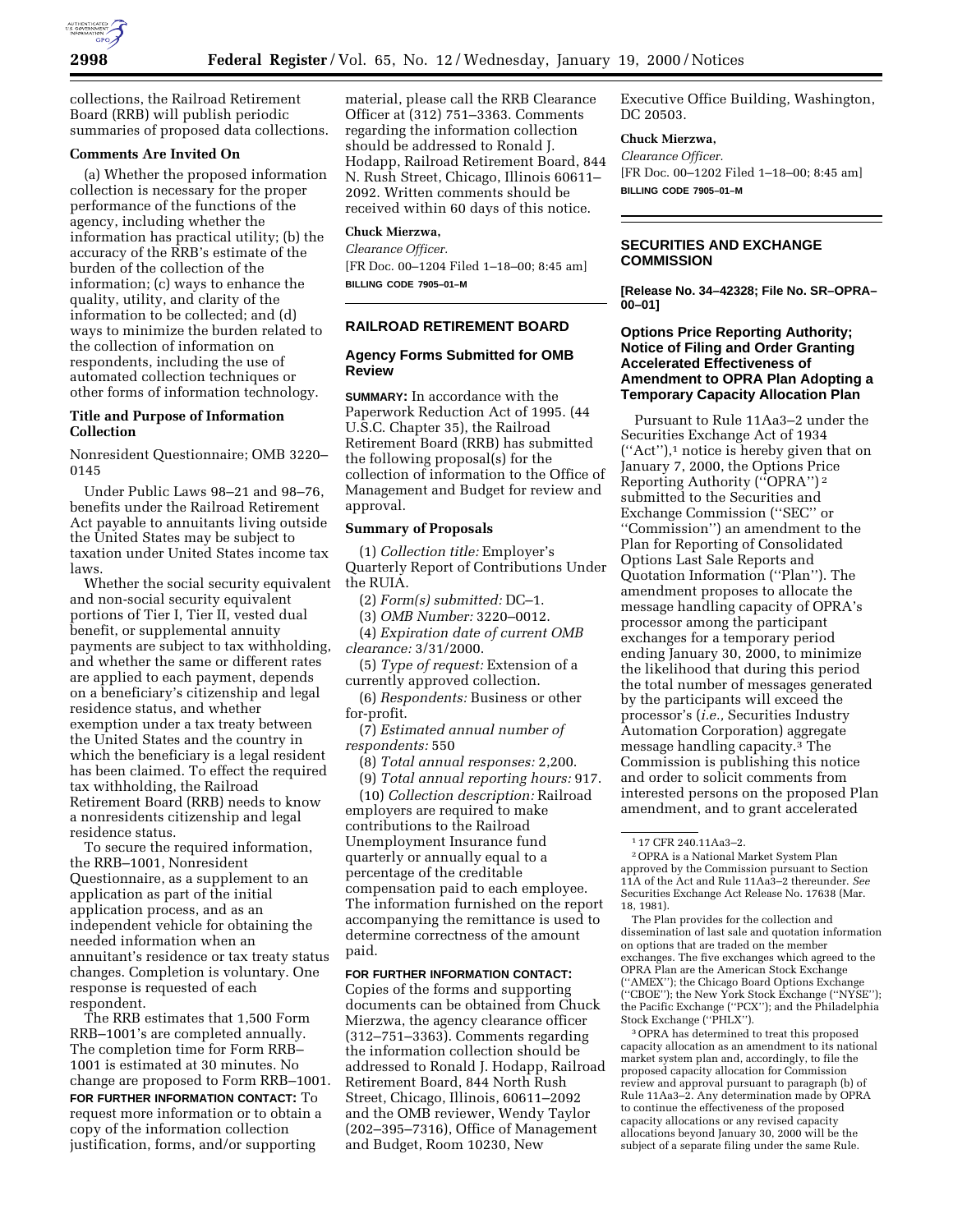approval to the proposed Plan amendment through January 30, 2000.

## **I. Description and Purpose of the Amendment**

As discussed above, OPRA proposes to allocate the message handling capacity of its processor among the participant exchanges for a temporary period ending January 30, 2000, to minimize the likelihood that during this period the total number of messages generated by the participants will exceed the processor's aggregate message handling capacity. During this period, the processor's aggregate message-handling capacity, which is estimated by the processor to be 3,000 messages per second, will be allocated among the participants by automatically limiting the number of messages that each participant may input to the processor as follows:

American Stock Exchange: 870 messages per second

Chicago Board Options Exchange: 1,200 messages per second

Pacific Exchange: 525 messages per second

Philadelphia Stock Exchange: 405 messages per second 4

OPRA proposes to allocate the message handling capacity of its processor in response to significant increases in the number of options quotations that have recently been experienced by all of the participant exchanges as a result of the greater number of options series being traded on the exchanges and the heightened volatility in the underlying securities. Although the aggregate amount of options market information messages is generally still within the capacity of the OPRA processor, the aggregate options message traffic is now so close to reaching the processor's maximum message-handling capacity that some short-term solution to the problem is necessary to avoid risking unacceptable delays and queuing in the dissemination of real-time options market information. Although some long-term solutions have been proposed in the course of the Options Capacity Planning and Quote Mitigation Program that has been taking place over the past several months, these may not be in place soon enough to deal with the current expansion of message traffic.5 Accordingly, as part of

that Program, OPRA's participant exchanges, in the presence of Commission staff pursuant to the September 1999 Order, have agreed upon the capacity allocation that is proposed in this filing. Because this allocation is based upon an assumed maximum processor capacity of 3,000 messages per second, which the processor advises is a realistic number, OPRA believes that it should serve the intended purpose of avoiding delays and queues in OPRA's real-time stream of market information. To retain sufficient flexibility to deal with changed circumstances within and among the options markets, including the planned commencement of options trading by the International Securities Exchange, the proposed allocations will remain in effect only until January 30, 2000, unless OPRA decides that the proposed allocation or some revised allocation should be continued beyond that date.<sup>6</sup>

## **II. Implementation of the Plan Amendment**

OPRA believes the temporary implementation of the proposed capacity allocation program is essential to avoid delays and queues in the dissemination of options market information, which in turn is necessary to achieve the objective of Section  $11A(a)(1)(C)(iii)$ , including to assure the availability to brokers, dealers and investors of information with respect to quotations for and transactions in securities. Accordingly, OPRA requests the Commission to permit the proposed allocation program to be put into effect summarily upon publication of notice of this filing, on a temporary basis, pursuant to paragraph (c)(4) of Rule 11Aa3–2,8 based on a finding by the Commission that such action is necessary or appropriate in the public interest, for the protection of investors or the maintenance of fair and orderly markets, to remove impediments to, and perfect the mechanisms of, a national market system, or is otherwise in furtherance of the purposes of the Act.

#### **III. Solicitation of Comments**

Interested persons are invited to submit written data, views, and

6Any such continued allocation of OPRA capacity that might be approved by OPRA would be the subject of a separate filing under Rule 11Aa3–2. 17 CFR 240.11Aa3–2. *See* note 3, *supra.*

7 15 U.S.C. 78k–1(a)(1)(C)(iii).

arguments concerning the foregoing, including whether the proposed Plan amendment is consistent with the Act. Persons making written submissions should file six copies thereof with the Secretary, Securities and Exchange Commission, 450 Fifth Street, NW, Washington, DC 20549–0609. Copies of the submission, all subsequent amendments, and all written statements with respect to the proposed rule change that are filed with the Commission, and all written communications relating to the proposed rule change between the Commission and any person, other than those withheld from the public in accordance with the provisions of 5 U.S.C. 552, will be available for inspection and copying in the Commission's Public Reference Room. Copies of the filing also will be available at the principal offices of OPRA. All submissions should refer to file number SR–OPRA–00–01 and should be submitted by February 9, 2000.

## **IV. Commission's Findings and Order Granting Accelerated Approval of Proposed Plan Amendment**

After careful review, the Commission finds that the proposed amendment is consistent with the requirements of the Act and the rules and regulations thereunder.9 Specifically, the Commission believes that the proposed amendment, which allocates the limited capacity of the OPRA system among the options markets, is consistent with Rule 11Aa3–2 in that it will contribute to the maintenance of fair and orderly markets and remove impediments to and perfect the mechanisms of a national market system. The Commission notes that the aggregate message traffic generated by the options exchanges is rapidly approaching the outside limit of OPRA's systems capacity. OPRA's processor has informed the Commission that current plans to enhance OPRA's systems are not expected to be completed before the end of the first quarter of this year, at the earliest. Consequently, the Commission is concerned that, absent an agreed-to program to allocate systems capacity among the options markets that is put in place immediately, systems queuing of options quotes may be the norm, to the detriment of all investors and other participants in the options markets. The Commission believes that the agreed-upon allocation proposal is a reasonable means for addressing potential strains on capacity that may

<sup>4</sup> Due to its cut-over to a TCP/IP system, which is scheduled to occur in the coming days, the PHLX anticipates requiring additional messages per second. To evaluate whether there should be any future adjustments to the proposed allocations, on January 24 and 25, 2000, PHLX will be permitted to input up to 500 messages per second.

<sup>5</sup>*See* Exchange Act Release No. 41843 (September 8, 1999) in which the Commission issued an order

authorizing the options exchanges, OPRA, OPRA's processor and other parties to act jointly in planning, developing and discussing approaches and strategies with respect to options quote message traffic and related matters (''September 1999 Order'').

<sup>8</sup> 17 CFR 240.11Aa3–2(c)(4).

<sup>9</sup> In approving this proposed Plan amendment, the Commission has considered the proposal's impact on efficiency, competition, and capital formation. 15 U.S.C. 78c(f).